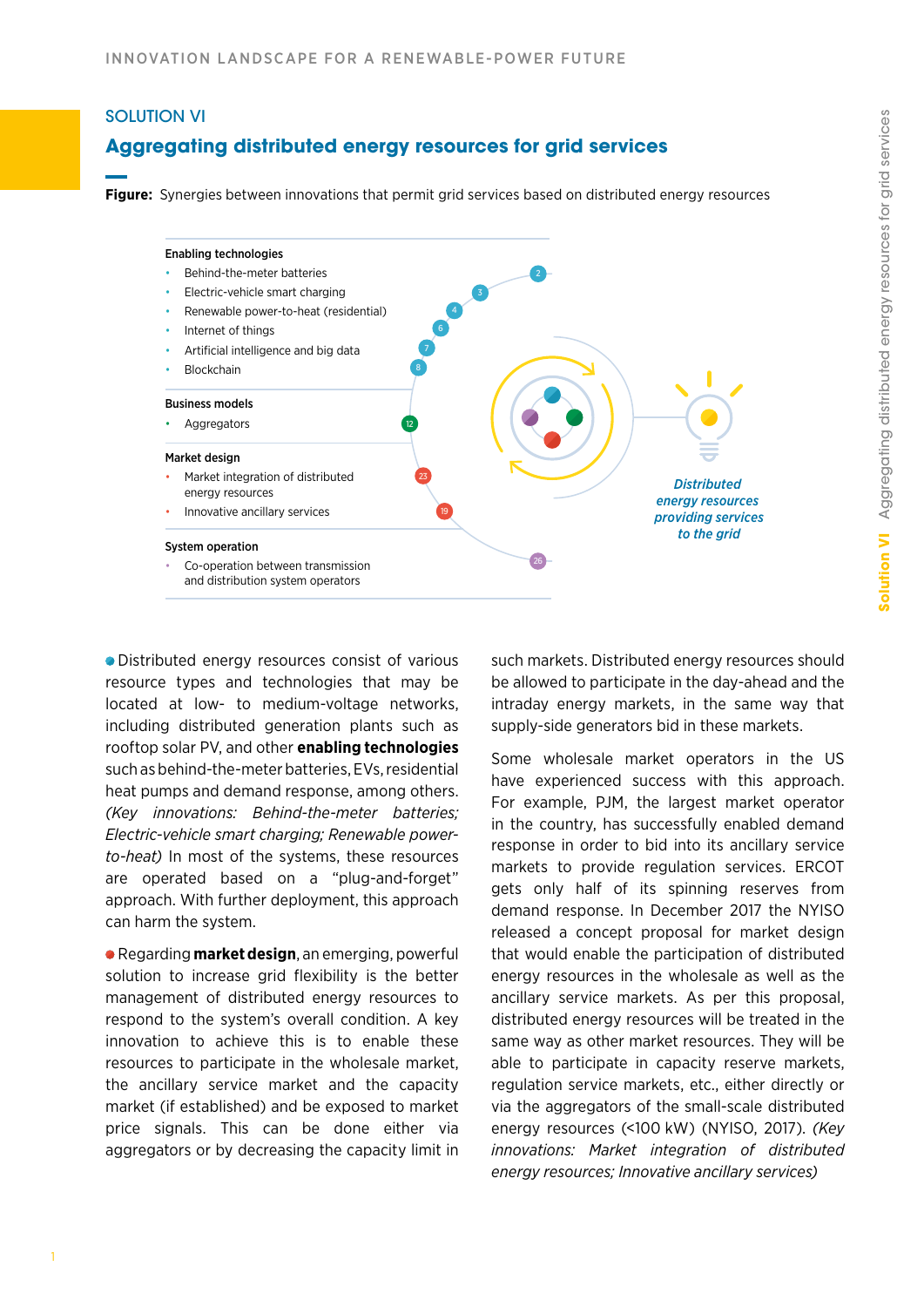Allowing distributed energy resources to participate in wholesale markets would turn consumers into active participants, with incentives to act to the benefit of the entire system and facilitating the integration of these renewable energy generators into the system. To allow this interaction, innovations in **system operation** are needed: distribution companies may act as market facilitators by technically validating the offers submitted by the distributed energy resource to the upstream markets, and ensuring that no distribution constraints are violated.

This role would be similar to what a system operator does today with the wholesale market results. Close co-operation and co-ordination between transmission and distribution system operators in the electricity system becomes key for taking advantage of the increasing flexibility options available in a decentralised system. As electricity flows are changing significantly, and as more and more balancing reserve capacity is located at the distribution level, the distribution system operator needs to co-operate with the transmission system operator responsible for balancing the entire system. *(Key innovations: Co-operation between transmission and distribution system operators)*

• The amount of voltage or frequency support provided individually by different resources can be small. **Business models** that enable the aggregation of these resources can effectively make them behave like a single, large, predictable source by co-ordinating the behaviour of a large number of distributed devices, using ICT devices (the concept of virtual power plants, or VPPs). A VPP is basically a system that relies on software and a smart grid to remotely and automatically dispatch and optimise the distributed energy resources. In orchestrating distributed generation, solar PV, storage systems, controllable and flexible loads, and other distributed energy resources, VPPs can provide fast-ramping ancillary services, replacing fossil fuel-based reserves. PJM in the US shows that 80% of the distributed energy resource capacity comes through VPPs. *(Key innovation: Aggregators)*

Digital **enabling technologies** enable distribution automation that is needed to manage the unintended consequences of decentralised assets, such as reverse power flows. However, this may not be enough. Direct control over distributed energy resources, through VPPs, will better enable grid operators to balance intermittency and power flows. Digital systems will support this process by improving the monitoring of end-devices and the data integration among utility systems. Distribution automation and digital systems are already being introduced to the grid, with distributed energy resource management systems (DERMS) and VPPs close behind.

For example all Nordic countries are moving towards the implementation of data hubs for electricity meter data and market processes. Governments and regulators in Denmark, Finland, Norway and Sweden have given transmission system operators the responsibility of introducing a data hub for each of the electricity retail markets. The Danish data hub is fully implemented and handles all communication between suppliers and the distribution system operators. The Norwegian data were scheduled to go live in February 2019. According to the respective national transmission system operators, the Finnish data hub will go live in spring 2021 and the Swedish data hub in the beginning of 2021 (NordREG, 2018).

The data hubs will connect all of the smart meters on the distribution network, making it possible to extract information on what is going on in the network. This will reduce the cost of billing and, more importantly, make it possible to use the information to run the system more efficiently. Aggregators will use this information and create services that can serve both the customers and the grid, extracting more flexibility from consumers. This would digitalise demand in such a way that it would be manageable through markets and aggregators.

Machine learning is still in the experimental stages. Blockchain technology can aid in making the process more efficient. *(Key innovations: Internet of Things; Artificial intelligence and big data; Blockchain)*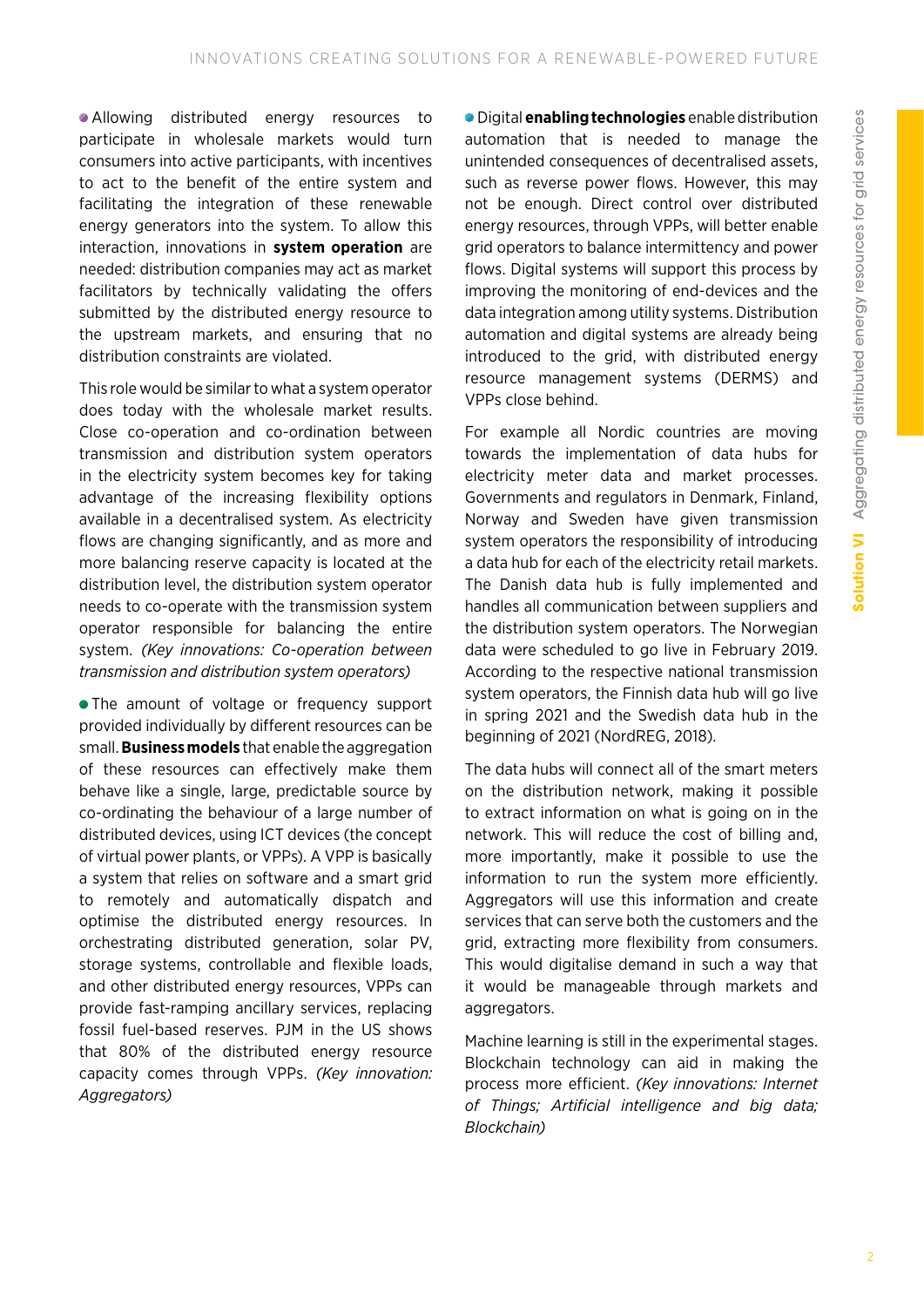

## **Impact on demand:**

**• 20% of daily power demand can be met and 30% savings on energy bills can be achieved by aggregators in South Australia.** 

The South Australian government and Tesla are developing a network of 50 000 home solar PV connected into a aggregator. The VPP is expected to meet around 20% of South Australia's average daily power demand (250 MW). Additionally, the new power plant is expected to lower energy bills for participating households by around 30%, and it will benefit all South Australians with lower energy prices and increased energy stability (Government of Australia, 2018).

**• A field trial conducted with PowerMatcher Suite in the Netherlands showed that peak demand can be reduced by 30% to 35% by managing heat systems (micro CHP and heat pumps) (TNO, 2016).**

### **Impact on ancillary service procurement:**

**• 57% reduction in ancillary service procurement in Eastern Australia by allowing the participation of batteries and demand response.** 

In Eastern Australia's National Electricity Market (NEM), demand response is playing an increasingly important role in facilitating the renewable energy transition: approximately 180 MW of new demand-response resources have entered the ancillary service markets in the first half of 2018. NEM allowed independent distributed energy resource aggregators to bid into the NEM's Frequency Control Ancillary Services (FCAS) markets for the first time beginning in July 2017. The entry of the new utility-scale battery (known as the Hornsdale Power Reserve) and distributed energy resources into the markets were the major drivers behind a 57% reduction in FCAS costs between the fourth quarter of 2017 and the first quarter of 2018 (Grover, 2018).

**• 50% of spinning reserves are coming from demand response in the US ERCOT system, and 10% of resource adequacy needs are covered by demand response in the PJM system.** 

PJM has successfully enabled demand response to bid into its ancillary service market to provide regulation services. Also, PJM meets approximately 10% of its total resource adequacy needs from demand response. ERCOT gets half of its spinning reserves from demand response.

### **Impact on energy costs for consumers:**

**• Reduction of USD 3/MWh in the wholesale price for each additional 50 MW of capacity brought into the system with the VPP.** 

In South Australia the wholesale price is estimated to drop by around USD 3/MWh for all customers with each additional 50 MW of capacity that is brought onto the system via the VPP. The Australian VPP Tesla proposal could reduce the wholesale price by around USD 8/MWh, or around USD 90 million per year across all South Australian customers, which means 30% of the total energy bill (Frontier Economics, 2018).

### **Deferred investments in generating capacity:**

**• The US Energy Information Administration estimated the cost of a new coal power plant at between USD 2 934 and USD 6 599 per kW depending on the technology used, and the cost of setting up a gas-fired plant at between USD 676 and USD 2 095 per kW.** VPPs can provide financial benefits to asset owners of distributed energy resources by maintaining demand and supply balance at a cost of around USD 80 per kW (Enbala, n.d.).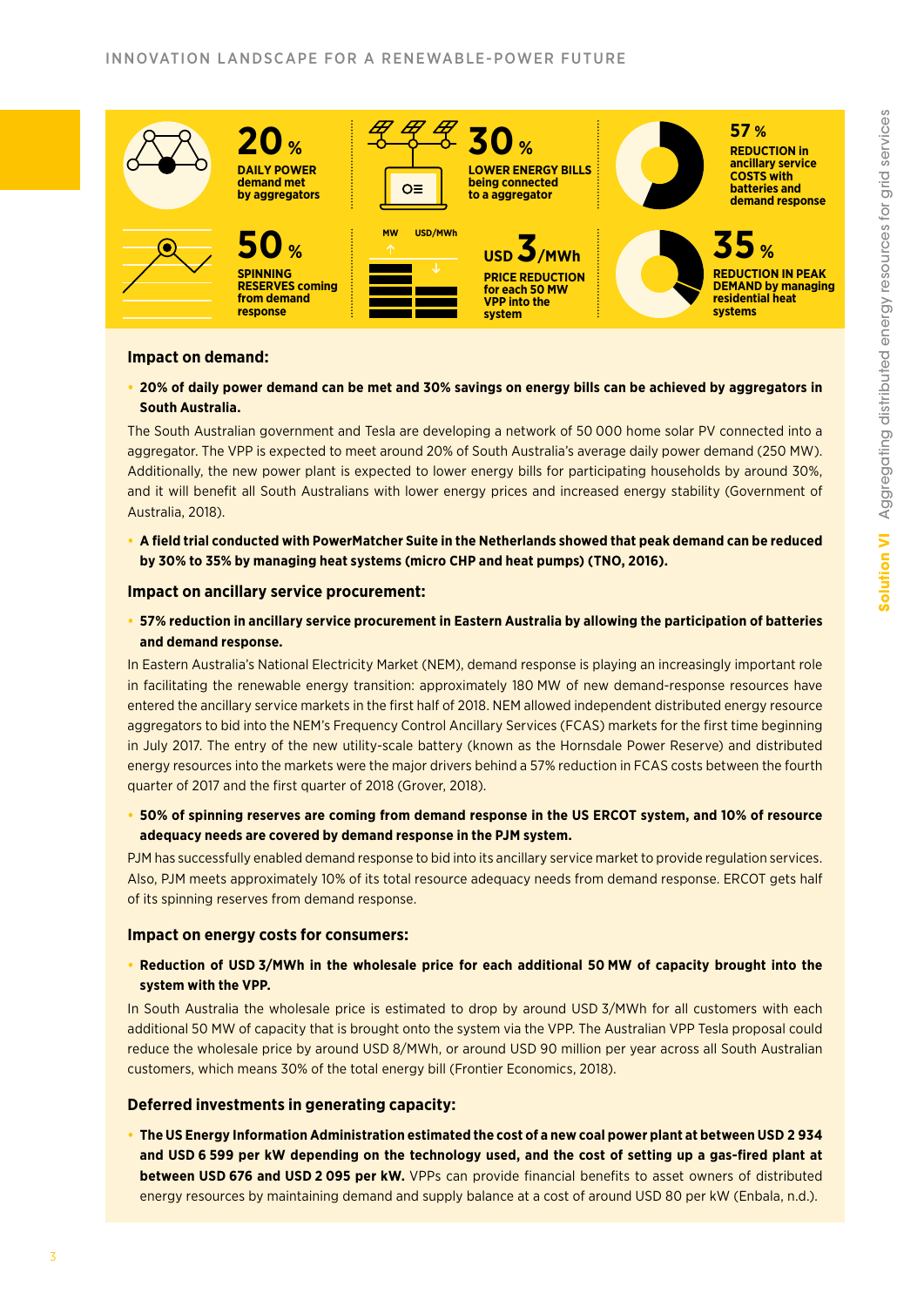### **IMPLEMENTED SOLUTION**

## The VPP Next Kraftwerke, providing grid services to Elia (Belgium)

**Belgium** has involved demand-response solutions in its daily electricity market operations in a practical manner. The electricity transmission system operator Elia accepts distributed energy resource capacity to compensate for the mismatches between production and peak power demand, in which industrial customers are given primary importance. Transmission and distribution system operators have collaborated to develop a centrally shared IT platform, which enables the sharing of all of the data related to procuring distributed energy resources for flexibility. Through this data hub, all users and generators connected to the distribution / transmission grid can provide flexibility services to the system operators on a daily basis (Elia, 2018).

Distributed energy resource aggregator companies, such as REstore and Next Pool, provide the required capacities to Elia. This is done under stress conditions, in which hundreds of megawatts have already been contracted, in order to add flexibility to Belgian system operations. REstore aggregates flexible industrial capacities – 1.7 GW in total – and constantly monitors the grid load. At peak demand moments, companies in REstore's portfolio help to maintain grid balance by load shifting.

Through digitalisation, Next Kraftwerke is aggregating 5 000 energy-producing and energyconsuming units in the VPP Next Pool. With a total capacity of over 4 100 MW (not only in Belgium) the VPP trades the aggregated power on different energy spot markets. The VPP contributes substantially to stabilising the grid by smartly distributing the power generated and consumed by the individual units in times of peak load.

Transmission system operators, such as Elia, use control reserve to balance the electricity system. Secondary reserves need to be fully activated within 7.5 minutes and are the most important balancing product for Elia. To test whether the aggregators can provide secondary reserves in a comparable quality as the current units, a pilot project was conducted in 2017 in which Next Kraftwerke and the other participants proved that VPPs are able to fulfill technical requirements (Trilations, n.d.).

In April 2018 Elia launched its first blockchain pilot project, exploring the opportunities offered by blockchain technology as a payment system to address the business side of such complex, rapid transactions. This would facilitate remunerating the distributed energy resources for the services provided. If the pilot project proves successful it will constitute a major step forward towards establishing a Belgian electricity grid that offers a wide variety of decentralised and sustainable energy sources. This is merely an example of how digitisation can drastically change the energy sector in the coming years/decade.

# Sonnen Baterie provides grid services in Germany

**• The sonnenCommunity is an aggregator in** Germany consisting of about 10 000 customers with battery storage, solar PV generation, or both. Launched in 2015 the sonnenCommunity was used mostly for peer-to-peer trading within the VPP; however, in summer 2017 the VPP became available to the power grid to provide frequency regulation. Compared to other alternatives, such as pumped hydro storage, this distributed "virtual" storage resource can react very quickly (sub-second), making it a great provider of primary frequency services.

A small part of this storage is made available to the German power grid. This would therefore help reduce wind curtailment, by charging the storage batteries when there is oversupply. This reduces both variability in renewable generation and expensive grid expansion requirements. By being paid for these benefits via the frequency response market, the sonnenCommunity provides battery owners with "free" electricity in return. Since the battery is needed only sporadically, for a few minutes a week, the availability, performance and life span of the battery are practically unaffected.

In May 2017 Sonnen partnered with the German grid operator TenneT to launch the pilot project Sonnen eServices. This project integrated batteries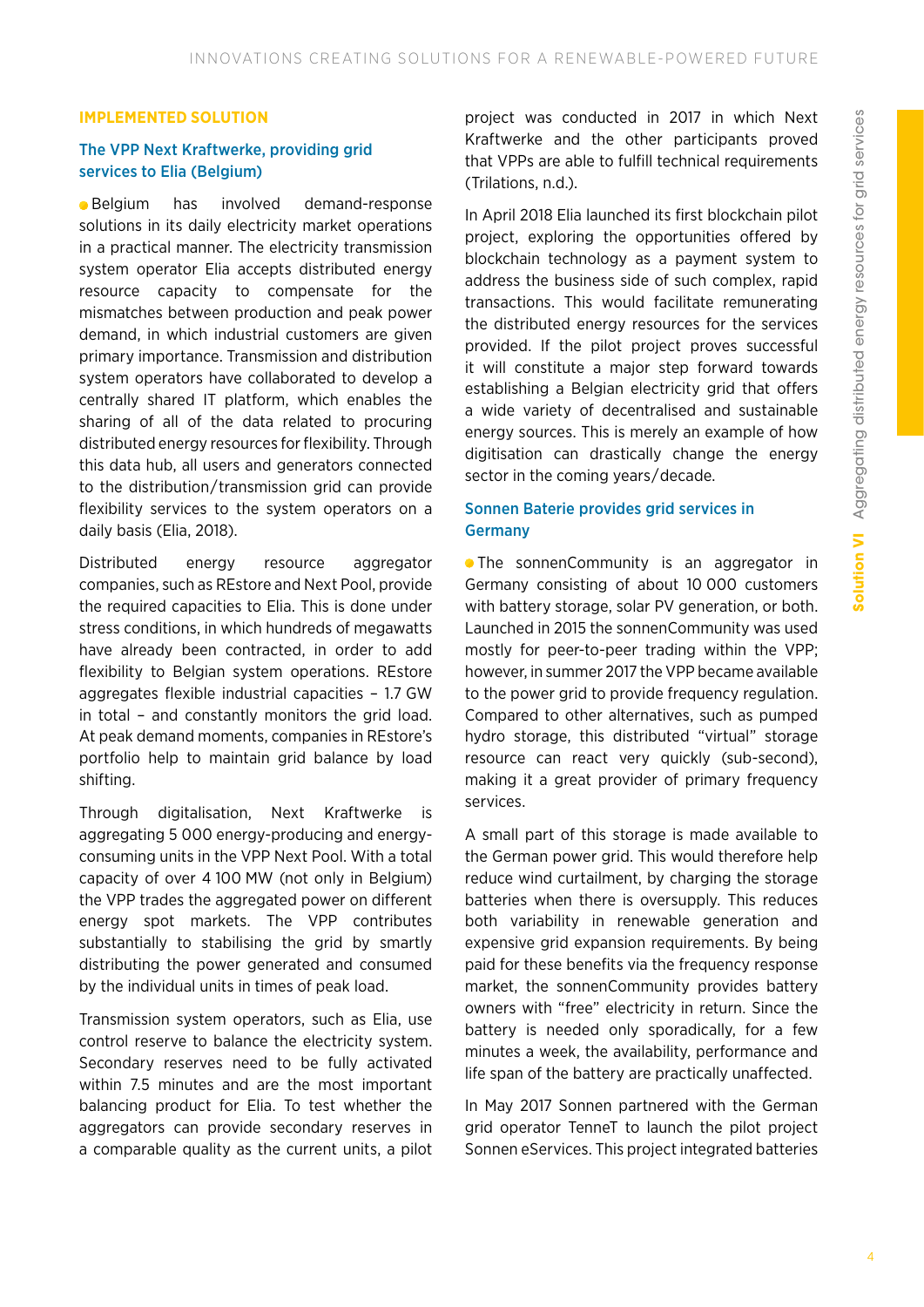into the power system via a blockchain solution (developed by IBM). Re-dispatch measures are necessary in Germany, where the wind energy produced in the north cannot be transported to the industrial centres in the south of the country. In this pilot project, a network of residential solar batteries will be made available to help reduce the limitations imposed on wind energy at times of insufficient transport capacity. In 2016 the measures to manage grid congestion cost Germany around EUR 800 million, a large part of which was for wind curtailment (Grey Cells Energy, 2018).

The blockchain presents the operator from TenneT with a view of the available pool of flexibility, ready to be activated with the push of a button. After this, the blockchain records the batteries' contribution. Blockchain technology could be a crucial enabler in documenting, verifying and securing transactions within a future power system composed of millions of small, decentralised power sources, including both prosumers and consumers. The platform is designed to ensure the verifiability and transparency of the transactions made by the small-scale batteries. It simplifies the way that suppliers of locally distributed flexible energy can provide services to support power grid operators in the future. It also is being tested to ensure that it can fulfil TenneT's requirements for data security, restricted access and privacy (TenneT, 2017b).



# Tesla's VPP contributes to renewable energy integration and system stability in South Australia

Tesla proposed the development of a 250 MW VPP – the world's largest built – to contribute to stabilising the Australian state's electricity infrastructure and to improve the security and reliability of the grid in an area where nearly half the electricity comes from wind farms. The initiative will start with a trial in 1 100 public housing homes.

The technology involves four key components:

- **•** Smart meters installed in every participating household to assist in controlling the rooftop solar and battery, and to measure the power flows;
- **•** A network of rooftop solar PV systems installed on public housing (5 kW solar panel system);
- **•** Battery storage installed on public housing in South Australia (5 kW/13.5 kWh Powerwall 2 Tesla battery); and
- **•** A computer system to control the storage, use and transfer of renewable and batterystored power between houses and the grid, to maximise the value for customers while delivering services to the grid when needed.

The business model is also one of the innovations. The panels and batteries will not carry any upfront charge for the participating households. Instead, it will be funded by selling electricity and with government funds. Officials will provide an AUD 2 million (USD 1.6 million) grant, as well as an AUD 30 million (USD 23.8 million) loan from the state's Renewable Technology Funds.

The impact of such a solution would be considerable in terms of renewable energy integration, with approximately 130 MW of added rooftop solar PV generation capacity and 130 MW/330 GWh of distributed, dispatchable battery storage. This approximately doubles if the roll-out is extended to a similar number of private customers.

In terms of the flexibility added to the system, the participation of 50 000 households in the programme would add 250 MW of peak capacity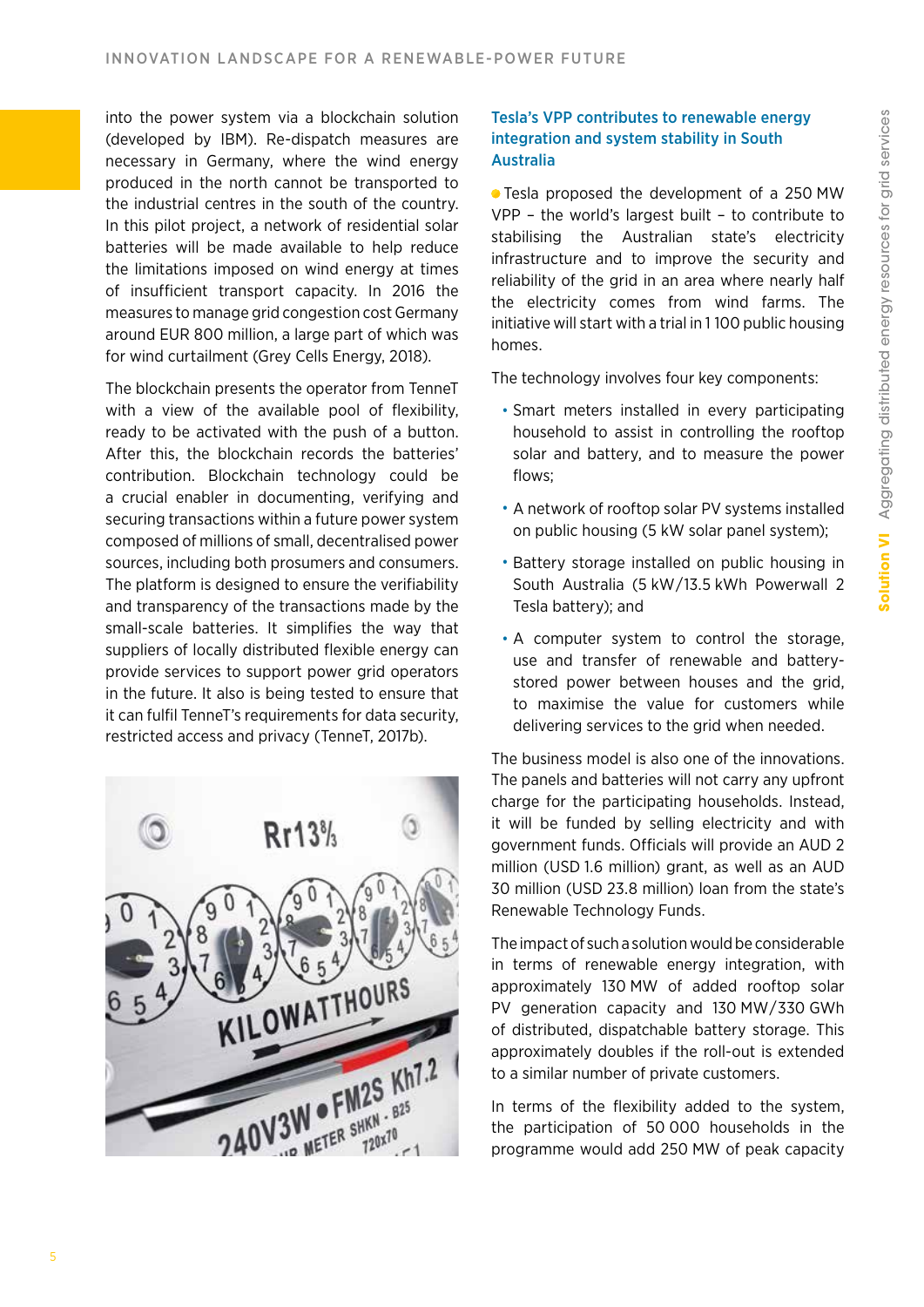to the system or, alternatively, reduce the demand on the central grid by 250 MW, freeing the capacity to be supplied to other customers.

In terms of cost reduction, the wholesale price in South Australia is estimated to drop by about USD 3/MWh for all customers, with each additional 50 MW of capacity brought into the system that would not otherwise be operating. This suggests that if only the public housing customers participated in the arrangement, the Tesla proposal could reduce the wholesale price by around AUD 8/MWh, or about AUD 90 million per year, across all South Australian customers.

The savings would be approximately double if the project could achieve its full scale of production of 250 MW. Moreover, the government also has provided estimates showing that it could lower the power bills of those who sign up by 30%.

The additional, distributed, dispatchable battery storage – to be aggregated and managed in a VPP – will improve security and system stability. For example, based on the first full month of trading in December 2018, the Tesla 100 MW battery resulted in about a 75% reduction in the costs being paid by customers for frequency control services. The VPP results could be similar (Frontier Economics, 2018).

# **SUMMARY TABLE: BENEFITS AND COSTS FOR AGGREGATING DISTRIBUTED ENERGY RESOURCES FOR GRID SERVICES**

| <b>Distributed energy resources</b><br>providing services to the grid | Low                                                                                           | Moderate | High                                                                                                     | Very high |
|-----------------------------------------------------------------------|-----------------------------------------------------------------------------------------------|----------|----------------------------------------------------------------------------------------------------------|-----------|
| <b>BENEFIT</b>                                                        |                                                                                               |          |                                                                                                          |           |
| Potential increase in system flexibility                              |                                                                                               |          |                                                                                                          |           |
| Flexibility needs addressed                                           | from seconds to hours                                                                         |          |                                                                                                          |           |
| <b>COST and COMPLEXITY</b>                                            |                                                                                               |          |                                                                                                          |           |
| Technology and infrastructure costs                                   |                                                                                               |          |                                                                                                          |           |
|                                                                       | ICT platform, provided that the distributed<br>energy resources and smart meters are in place |          |                                                                                                          |           |
| Required changes in the regulation framework                          |                                                                                               |          |                                                                                                          |           |
| Required changes in the role of actors                                |                                                                                               |          |                                                                                                          |           |
|                                                                       |                                                                                               |          | active consumers, distribution<br>and transmission system operators,<br>new players, such as aggregators |           |
| Other challenges                                                      | • Close co-ordination among different stakeholders,<br>including prosumers                    |          |                                                                                                          |           |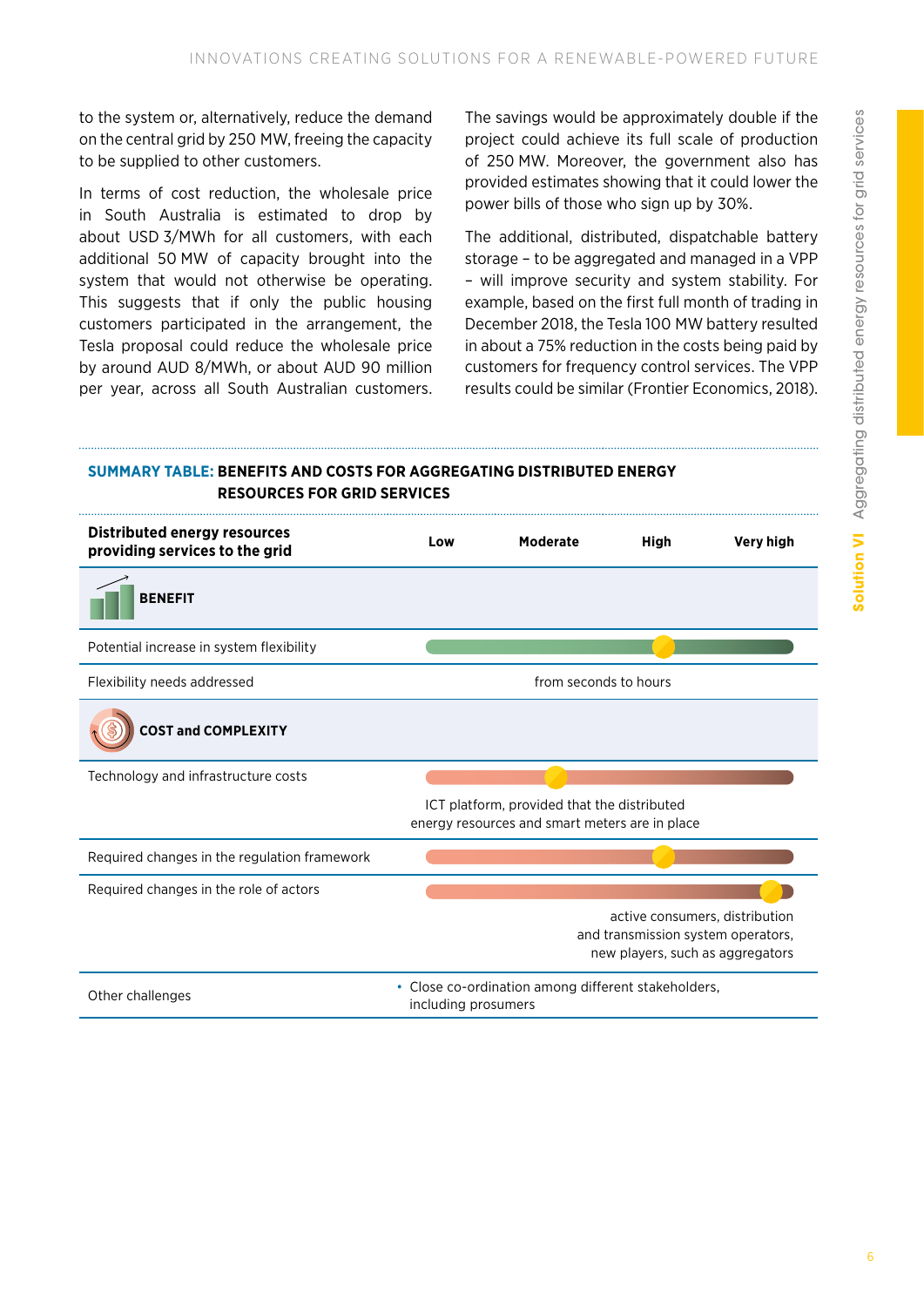7